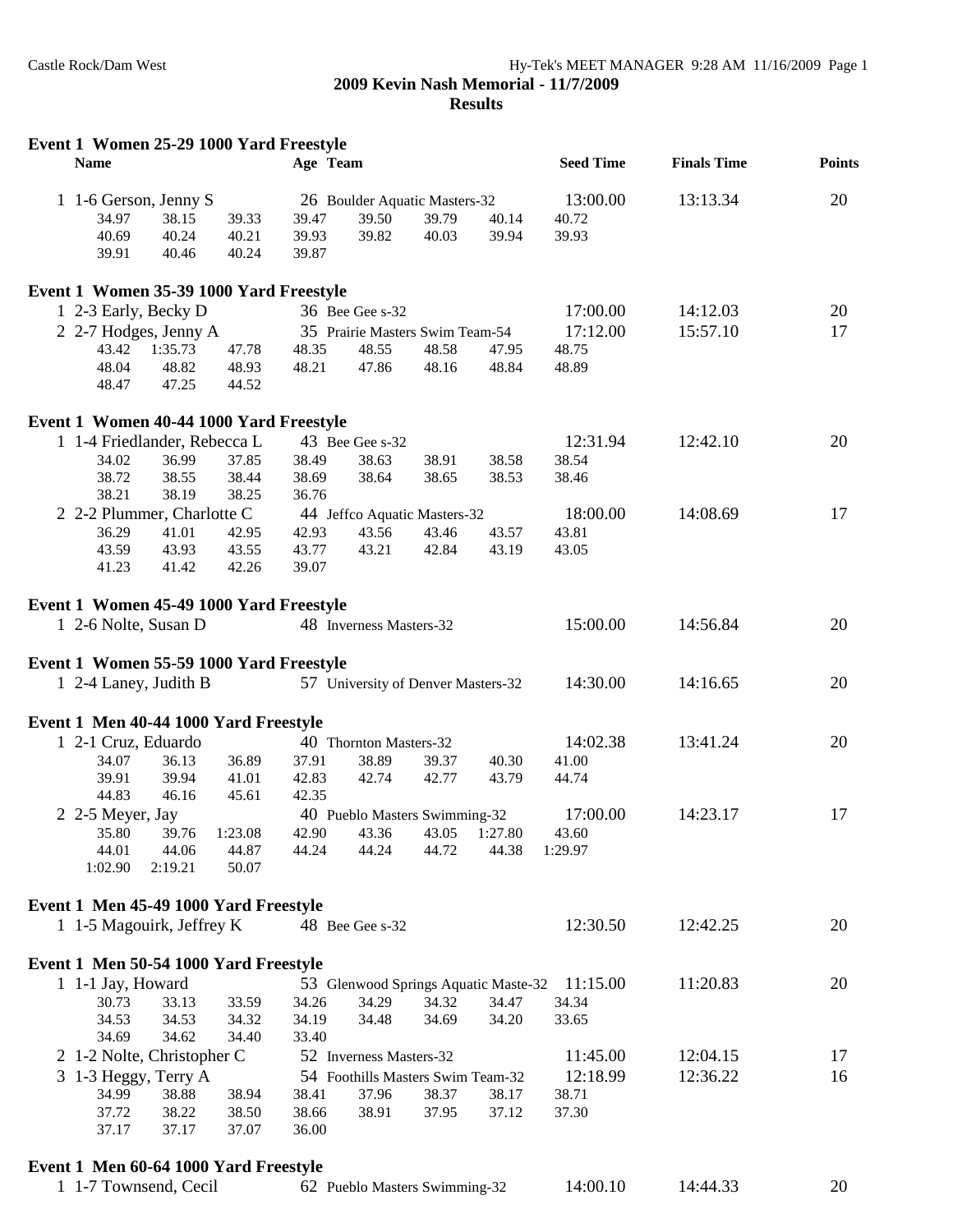| Castle Rock/Dam West    |                                        |                |                |                                    |                |                | Hy-Tek's MEET MANAGER 9:28 AM 11/16/2009 Page 1 |                        |                           |
|-------------------------|----------------------------------------|----------------|----------------|------------------------------------|----------------|----------------|-------------------------------------------------|------------------------|---------------------------|
|                         |                                        |                |                |                                    |                |                | 2009 Kevin Nash Memorial - 11/7/2009            |                        |                           |
|                         |                                        |                |                |                                    |                | <b>Results</b> |                                                 |                        |                           |
| 39.12<br>45.63          | 43.90<br>44.90                         | 46.75<br>45.00 | 46.32<br>45.51 | 45.79<br>44.80                     | 45.83<br>44.46 | 45.45<br>44.51 | 45.42<br>43.18                                  |                        |                           |
| 43.37                   | 42.97                                  | 41.82          | 39.60          |                                    |                |                |                                                 |                        |                           |
|                         | Event 3 Men 18+200 Yard Medley Relay   |                |                |                                    |                |                |                                                 |                        |                           |
| $- - 1$ - Bee Gee s-32  |                                        |                |                | A                                  |                |                | NT                                              | X1:49.35               | 40                        |
|                         | 1) Caswell, Ian M30                    |                |                | 2) Gimlin, Matt R M24              |                |                | 3) Ko, Scott Y M26                              | 4) Frisch, Jacob S M37 |                           |
| 26.96                   | 31.40                                  | 27.06          | 23.93          |                                    |                |                |                                                 |                        |                           |
|                         | Event 3 Men 35+200 Yard Medley Relay   |                |                |                                    |                |                |                                                 |                        |                           |
| $-1 -$ 1 - Bee Gee s-32 |                                        |                |                | A                                  |                |                | <b>NT</b>                                       | X2:17.10               | 40                        |
| 34.37                   | 1) Magouirk, Jeffrey K M48<br>37.36    | 37.29          | 28.08          | 2) Lehman, Melvin J M55            |                |                | 3) Ramirez, Alfonso M47                         | 4) Boals, Dan M40      |                           |
|                         | Event 4 Women 25+200 Yard Medley Relay |                |                |                                    |                |                |                                                 |                        |                           |
| $-1 -$ 1 - Bee Gee s-32 |                                        |                |                | A                                  |                |                | <b>NT</b>                                       | X2:22.41               | 40                        |
|                         | 1) Early, Becky D W36                  |                |                | 2) Gibbons, Chelsea M W26          |                |                | 3) Hoesing, Shannon R W28                       |                        | 4) Sortwell, Andrea L W50 |
| 35.72                   | 35.17                                  | 34.72          | 36.80          |                                    |                |                |                                                 |                        |                           |
|                         | Event 5 Mixed 25+200 Yard Medley Relay |                |                |                                    |                |                |                                                 |                        |                           |
|                         | --- 1- Thornton Masters-32             |                |                | A                                  |                |                | NT                                              | X2:09.12               | 40                        |
|                         | 1) Foster, Jared M33                   |                |                | 2) Lee, Jodi L W32                 |                |                | 3) Leo, Mark M49                                |                        | 4) White, LeighAnn W40    |
| 32.97                   | 34.87                                  | 30.31          | 30.97          |                                    |                |                |                                                 |                        |                           |
|                         | Event 6 Women 30-34 50 Yard Butterfly  |                |                |                                    |                |                |                                                 |                        |                           |
|                         | 2 2-2 Dickerson, Amy E                 |                |                | 34 Bee Gee s-32                    |                |                | 35.97                                           | 37.70                  | 17                        |
| 1 $3-2$ Lee, Jodi L     |                                        |                |                | 32 Thornton Masters-32             |                |                | 29.50                                           | 29.51                  | 20                        |
|                         | Event 6 Women 35-39 50 Yard Butterfly  |                |                |                                    |                |                |                                                 |                        |                           |
|                         | 1 2-3 Early, Becky D                   |                |                | 36 Bee Gee s-32                    |                |                | 37.00                                           | 37.80                  | 20                        |
|                         | Event 6 Women 40-44 50 Yard Butterfly  |                |                |                                    |                |                |                                                 |                        |                           |
|                         | 6 1-2 Clapp, Christine                 |                |                | 43 Inverness Masters-32            |                |                | 48.00                                           | 48.87                  | 13                        |
|                         | 2 2-1 Bennett, Rachael E               |                |                | 42 Swim Dogs-32                    |                |                | 36.00                                           | 33.31                  | 17                        |
|                         | 5 2-4 Broncucia, Stacy L               |                |                | 40 Thornton Masters-32             |                |                | 39.60                                           | 38.32                  | 14                        |
|                         | 1 3-3 Hagadorn, Heather                |                |                | 44 University of Denver Masters-32 |                |                | 33.00                                           | 32.59                  | 20                        |
|                         | 3 3-4 White, LeighAnn                  |                |                | 40 Thornton Masters-32             |                |                | 34.90                                           | 34.60                  | 16                        |
|                         | 4 3-5 Thilker, Lisa A                  |                |                | 43 Inverness Masters-32            |                |                | 35.00                                           | 35.28                  | 15                        |
|                         | Event 6 Women 45-49 50 Yard Butterfly  |                |                |                                    |                |                |                                                 |                        |                           |
|                         | 2 1-1 Hanson, Betty A                  |                |                | 47 Prairie Masters Swim Team-54    |                |                | 43.76                                           | 44.51                  | 17                        |
|                         | 1 3-1 Crouch, Kim H                    |                |                | 47 Bee Gee s-32                    |                |                | 31.33                                           | 28.81                  | 20                        |
|                         | Event 6 Women 50-54 50 Yard Butterfly  |                |                |                                    |                |                |                                                 |                        |                           |
|                         | 1 1-3 Sortwell, Andrea L               |                |                | 50 Bee Gee s-32                    |                |                | 46.70                                           | 54.77                  | 20                        |
|                         |                                        |                |                |                                    |                |                |                                                 |                        |                           |
|                         | Event 7 Men 18-24 50 Yard Butterfly    |                |                |                                    |                |                |                                                 |                        |                           |
| 1 3-3 Smith, David J    |                                        |                |                | 21 Squid Swim Team-32              |                |                | 28.11                                           | 27.79                  | 17                        |
|                         | 2 4-4 Ganiyev, Doston                  |                |                | 22 Squid Swim Team-32              |                |                | 28.00                                           | 27.96                  | 20                        |
|                         | Event 7 Men 25-29 50 Yard Butterfly    |                |                |                                    |                |                |                                                 |                        |                           |
|                         | 1 3-2 Juliano, Kevin J                 |                |                | 29 Thornton Masters-32             |                |                | 29.00                                           | 27.68                  | 20                        |
|                         | Event 7 Men 30-34 50 Yard Butterfly    |                |                |                                    |                |                |                                                 |                        |                           |
| 2 3-4 Foster, Jared     |                                        |                |                | 33 Thornton Masters-32             |                |                | 30.00                                           | 30.08                  | 17                        |
|                         | 1 4-1 O'Sullivan, Chris                |                |                | 34 Colorado Masters Swimming-32    |                |                | 24.50                                           | 24.80                  | 20                        |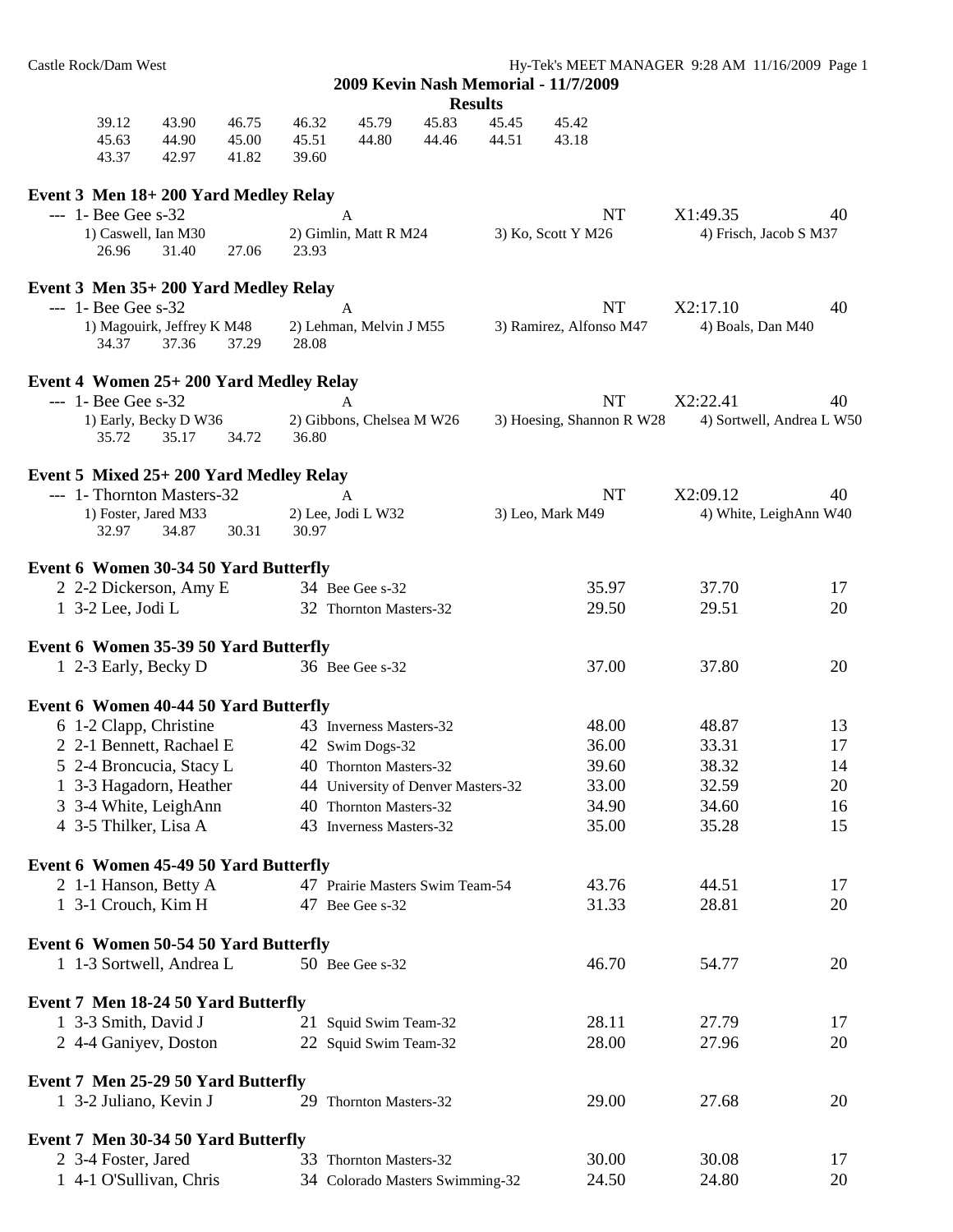| Event 7 Men 35-39 50 Yard Butterfly            |                                           |           |                |    |
|------------------------------------------------|-------------------------------------------|-----------|----------------|----|
| 1 3-1 Frisch, Jacob S                          | 37 Bee Gee s-32                           | 30.00     | 27.22          | 20 |
|                                                |                                           |           |                |    |
| Event 7 Men 45-49 50 Yard Butterfly            |                                           | <b>NT</b> |                | 17 |
| 2 1-1 Leo, Mark                                | 49 Thornton Masters-32<br>49 Bee Gee s-32 | <b>NT</b> | 31.29<br>36.67 | 14 |
| 5 1-2 Reetz, Eric F                            |                                           |           |                |    |
| (Event 7 Men 45-49 50 Yard Butterfly)          |                                           |           |                |    |
| 4 2-1 Ramirez, Alfonso                         | 47 Bee Gee s-32                           | 35.52     | 35.13          | 15 |
| 6 2-3 Kelly, John                              | 48 Bee Gee s-32                           | 40.00     | 38.07          | 13 |
| 3 3-5 Murphy, Jim                              | 48 Green Mountain Masters-32              | 32.00     | 34.25          | 16 |
| 1 4-5 Crozier, Cliff                           | 48 Foothills Masters Swim Team-32         | 27.48     | 28.92          | 20 |
| Event 7 Men 50-54 50 Yard Butterfly            |                                           |           |                |    |
| 1 4-2 Fuller, Ed                               | 50 University of Denver Masters-32        | 27.50     | 25.85          | 20 |
| Event 7 Men 60-64 50 Yard Butterfly            |                                           |           |                |    |
| 1 4-3 Abrahams, Richard T                      | 64 Colorado Masters Swimming-32           | 26.50     | 25.89          | 20 |
|                                                |                                           |           |                |    |
| Event 7 Men 70-74 50 Yard Butterfly            |                                           |           |                |    |
| 2 1-3 Plummer, Mark A                          | 73 Inverness Masters-32                   | 47.96     | 51.18          | 17 |
| 1 2-2 Downs, George R                          | 71 Thornton Masters-32                    | 36.30     | 36.30          | 20 |
|                                                |                                           |           |                |    |
| Event 8 Women 25-29 100 Yard Backstroke        |                                           |           |                |    |
| 1 2-2 Stutzke, Crystal A                       | 29 Thornton Masters-32                    | 1:08.60   | 1:12.69        | 20 |
| 34.29<br>38.40                                 |                                           |           |                |    |
| Event 8 Women 35-39 100 Yard Backstroke        |                                           |           |                |    |
| 1 2-3 Dudden, Kendra                           | 38 Thornton Masters-32                    | 1:15.00   | 1:13.31        | 20 |
| 35.21<br>38.10                                 |                                           |           |                |    |
|                                                |                                           |           |                |    |
| Event 8 Women 40-44 100 Yard Backstroke        |                                           |           |                |    |
| 2 1-1 Crino, Heide P                           | 43 Inverness Masters-32                   | 1:17.00   | 1:18.15        | 17 |
| 37.21<br>40.94<br>3 1-2 Friedlander, Rebecca L | 43 Bee Gee s-32                           | 1:20.00   | 1:20.32        | 16 |
| 39.31<br>41.01                                 |                                           |           |                |    |
| 1 2-1 Seavall, Kelly J                         | 40 Inverness Masters-32                   | 1:15.00   | 1:09.63        | 20 |
| 33.45<br>36.18                                 |                                           |           |                |    |
|                                                |                                           |           |                |    |
| Event 8 Women 50-54 100 Yard Backstroke        |                                           |           |                |    |
| --- 1- Jacobson, Carrie<br>50.61<br>59.44      | 50 Prairie Masters Swim Team-54           | 2:04.13   | DQ             |    |
|                                                |                                           |           |                |    |
| Event 9 Men 25-29 100 Yard Backstroke          |                                           |           |                |    |
| 1 3-2 Ko, Scott Y                              | 26 Bee Gee s-32                           | 59.00     | 1:00.09        | 20 |
| 29.04<br>31.05                                 |                                           |           |                |    |
| 2 3-5 Thomason, Matt                           | 27 Pueblo Masters Swimming-32             | 1:10.00   | 1:16.22        | 17 |
| 1:13.79<br>2.43                                |                                           |           |                |    |
| Event 9 Men 30-34 100 Yard Backstroke          |                                           |           |                |    |
| 2 1-1 Krell, Dave                              | 31 Rocky Mountain Thunder Masters-32      | NT        | 1:11.76        | 17 |
| 34.34<br>37.42                                 |                                           |           |                |    |
| 3 1-3 Hodges, Jeff W                           | 34 Prairie Masters Swim Team-54           | 1:30.16   | 1:27.95        | 16 |
| 40.64<br>47.31                                 |                                           |           |                |    |
| 1 3-1 Caswell, Ian                             | 30 Bee Gee s-32                           | 59.00     | 57.91          | 20 |
| 27.62<br>30.29                                 |                                           |           |                |    |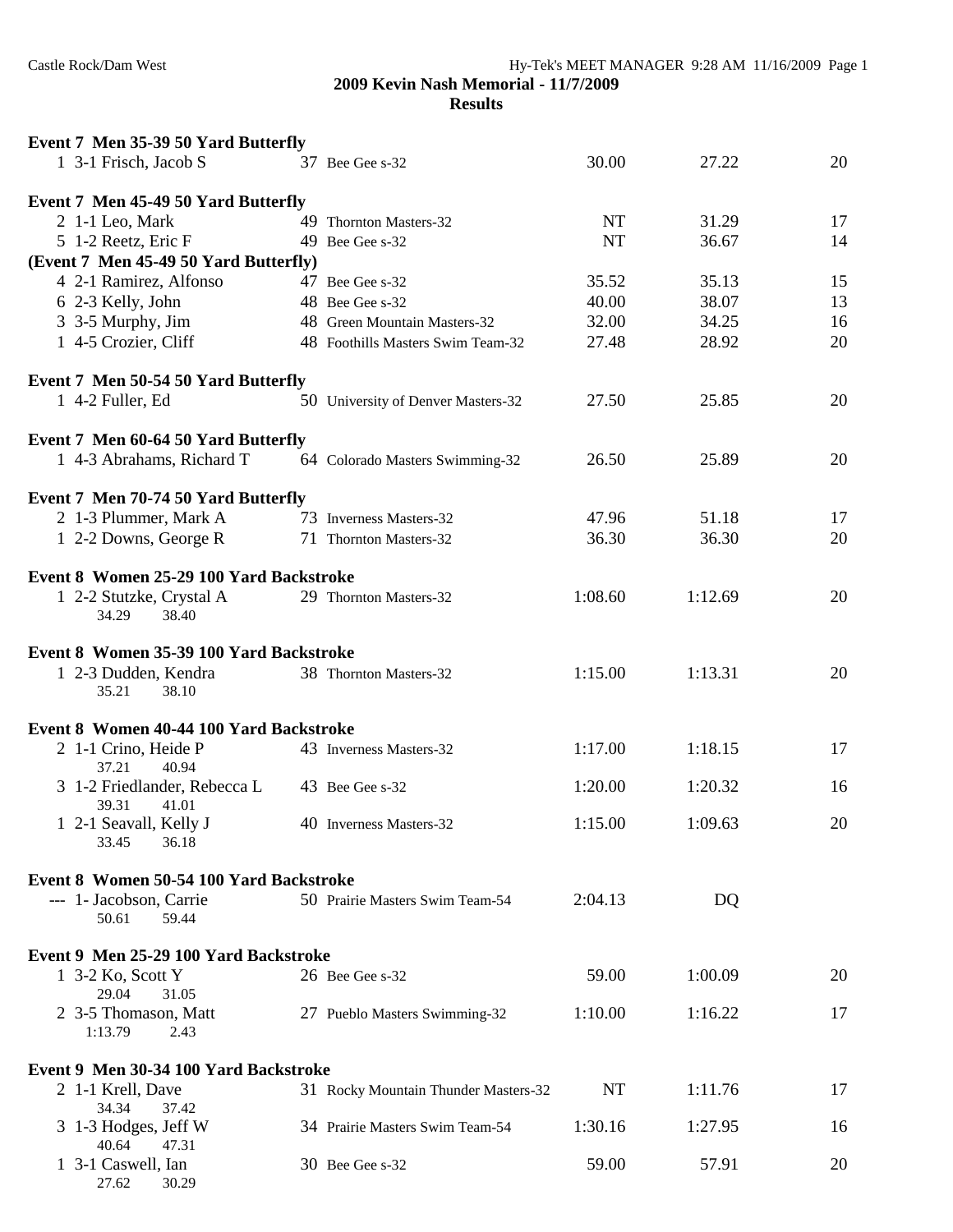| Event 9 Men 40-44 100 Yard Backstroke               |                                   |         |         |    |
|-----------------------------------------------------|-----------------------------------|---------|---------|----|
| 2 2-2 Cruz, Eduardo<br>36.60<br>37.57               | 40 Thornton Masters-32            | 1:24.32 | 1:14.17 | 17 |
| 1 3-3 Barringer, Rob<br>31.94<br>34.26              | 44 Colorado Masters Swimming-32   | 1:05.00 | 1:06.20 | 20 |
| Event 9 Men 45-49 100 Yard Backstroke               |                                   |         |         |    |
| 1 2-4 Magouirk, Jeffrey K<br>38.90<br>41.95         | 48 Bee Gee s-32                   | 1:18.50 | 1:20.85 | 20 |
| Event 9 Men 50-54 100 Yard Backstroke               |                                   |         |         |    |
| 1 2-3 Heggy, Terry A<br>40.48<br>40.00              | 54 Foothills Masters Swim Team-32 | 1:19.45 | 1:20.48 | 20 |
| Event 9 Men 55-59 100 Yard Backstroke               |                                   |         |         |    |
| 1 2-1 Benson, Stan<br>1:05.19                       | 56 Boulder Aquatic Masters-32     | 1:04.00 | 1:05.03 | 20 |
| 2 3-4 Lehman, Melvin J<br>37.34<br>38.73            | 55 Bee Gee s-32                   | 1:15.10 | 1:16.07 | 17 |
| Event 9 Men 60-64 100 Yard Backstroke               |                                   |         |         |    |
| 1 1-2 Townsend, Cecil<br>40.11<br>41.95             | 62 Pueblo Masters Swimming-32     | 1:25.10 | 1:22.06 | 20 |
| Event 10 Women 25-29 200 Yard Breaststroke          |                                   |         |         |    |
| 1 1-2 Gibbons, Chelsea M<br>36.91<br>40.95<br>43.91 | 26 Bee Gee s-32<br>45.76          | 2:46.90 | 2:47.53 | 20 |
|                                                     |                                   |         |         |    |
| Event 10 Women 30-34 200 Yard Breaststroke          |                                   |         |         |    |
| 1 1-1 Lee, Jodi L<br>37.23<br>41.40<br>40.65        | 32 Thornton Masters-32<br>42.27   | 2:45.00 | 2:41.55 | 20 |
| Event 10 Women 35-39 200 Yard Breaststroke          |                                   |         |         |    |
| 1 1-3 Hodges, Jenny A                               | 35 Prairie Masters Swim Team-54   | 3:43.68 | 3:44.77 | 20 |
| 58.01<br>49.58<br>59.04                             | 58.14                             |         |         |    |
| Event 11 Men 18-24 200 Yard Breaststroke            |                                   |         |         |    |
| 1 1-1 Ganiyev, Doston                               | 22 Squid Swim Team-32             | 2:50.50 | 2:37.27 | 20 |
| 37.70<br>33.23<br>42.49                             | 43.85                             |         |         |    |
| Event 12 Women 25-29 200 Yard Freestyle             |                                   |         |         |    |
| 1 2-3 Stutzke, Crystal A                            | 29 Thornton Masters-32            | 2:16.91 | 2:22.42 | 20 |
| 31.24<br>35.46<br>38.86                             | 36.86                             |         |         |    |
| 2 2-4 Hoesing, Shannon R<br>2:24.29<br>10.92        | 28 Bee Gee s-32                   | 2:35.00 | 2:35.21 | 17 |
| Event 12 Women 30-34 200 Yard Freestyle             |                                   |         |         |    |
| 1 2-5 Dickerson, Amy E                              | 34 Bee Gee s-32                   | 2:35.00 | 2:40.90 | 20 |
| 34.56<br>41.31<br>43.59                             | 41.44                             |         |         |    |
| Event 12 Women 40-44 200 Yard Freestyle             |                                   |         |         |    |
| 2 1-1 Plummer, Charlotte C                          | 44 Jeffco Aquatic Masters-32      | 3:00.00 | 2:36.47 | 17 |
| 39.15<br>36.02<br>40.78                             | 40.52                             |         |         |    |
| 1 2-2 Bennett, Rachael E<br>33.27<br>35.74<br>36.68 | 42 Swim Dogs-32<br>35.98          | 2:23.58 | 2:21.67 | 20 |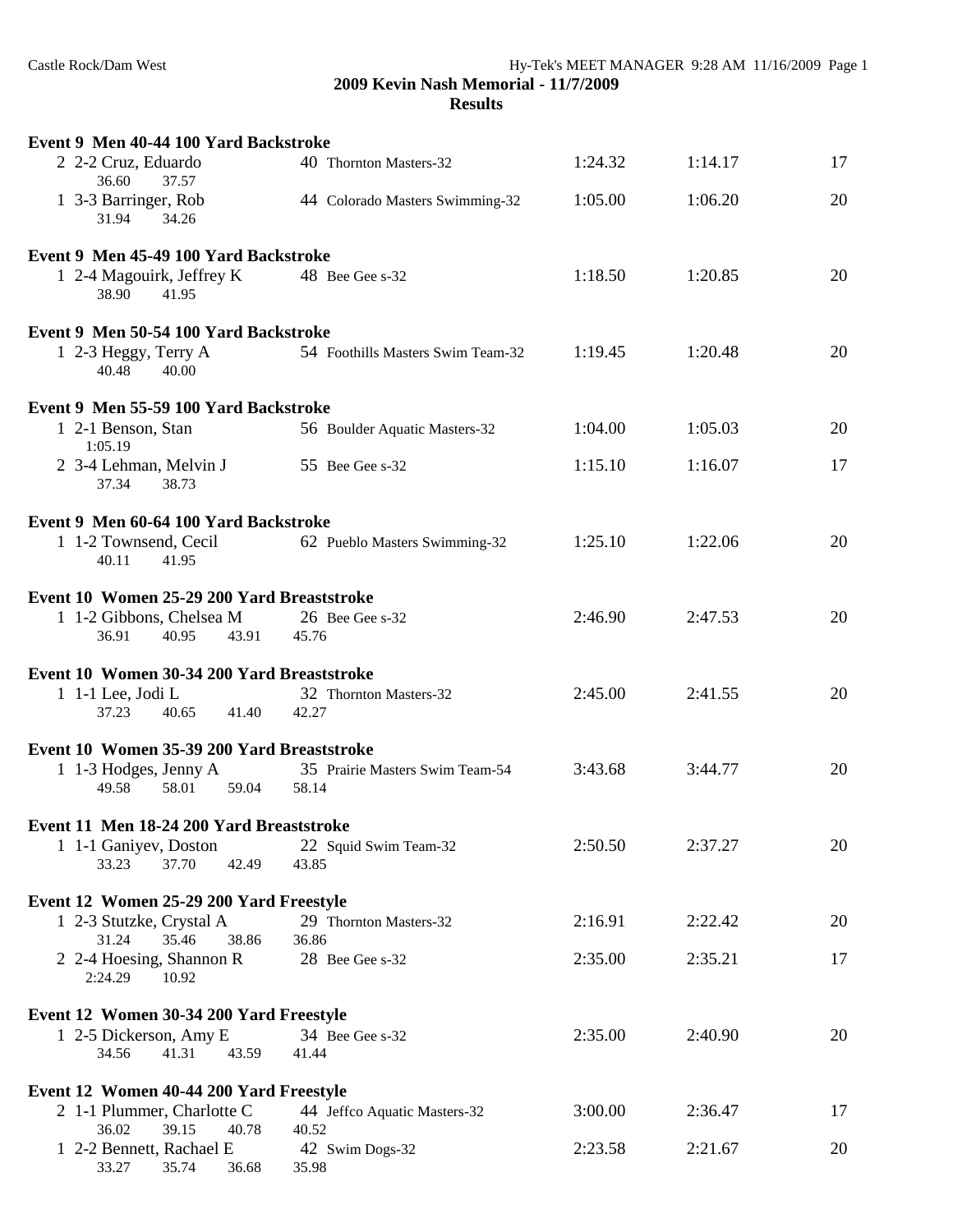| Event 12 Women 45-49 200 Yard Freestyle                                                  |                                                 |                  |                    |          |
|------------------------------------------------------------------------------------------|-------------------------------------------------|------------------|--------------------|----------|
| 2 1-2 Hanson, Betty A<br>44.01  1:05.84  1:01.25                                         | 47 Prairie Masters Swim Team-54<br>47.57        | 3:22.00          | 3:38.67            | 17       |
| 1 2-1 Garnier, Kathy L<br>32.84<br>34.67<br>30.66                                        | 49 Inverness Masters-32<br>34.19                | 2:15.00          | 2:12.36            | 20       |
| Event 13 Men 18-24 200 Yard Freestyle<br>1 2-1 Gimlin, Matt R<br>30.32<br>27.90<br>30.18 | 24 Bee Gee s-32<br>30.80                        | 2:00.00          | 1:59.20            | 20       |
| Event 13 Men 30-34 200 Yard Freestyle                                                    |                                                 |                  |                    |          |
| 2 1-3 Krell, Dave                                                                        | 31 Rocky Mountain Thunder Masters-32            | <b>NT</b>        | 2:32.66            | 17       |
| 2:27.48<br>5.18<br>1 2-2 Foster, Jared<br>28.99<br>31.84<br>33.75                        | 33 Thornton Masters-32<br>33.57                 | 2:05.00          | 2:08.15            | 20       |
| Event 13 Men 35-39 200 Yard Freestyle                                                    |                                                 |                  |                    |          |
| 1 2-4 Frisch, Jacob S<br>28.25<br>31.24<br>34.41                                         | 37 Bee Gee s-32<br>39.63                        | 1:50.00          | 2:13.53            | 20       |
| Event 13 Men 40-44 200 Yard Freestyle                                                    |                                                 |                  |                    |          |
| 1 1-2 Meyer, Jay<br>36.11<br>32.12<br>36.64                                              | 40 Pueblo Masters Swimming-32<br>38.17          | 2:30.00          | 2:23.04            | 20       |
| Event 13 Men 50-54 200 Yard Freestyle                                                    |                                                 |                  |                    |          |
| 1 1-1 Fuller, Ed<br>29.10<br>31.54<br>32.43                                              | 50 University of Denver Masters-32<br>31.74     | 2:10.00          | 2:04.81            | 20       |
| 2 2-3 Nolte, Christopher C<br>29.73<br>33.39<br>34.34                                    | 52 Inverness Masters-32<br>33.45                | 2:06.00          | 2:10.91            | 17       |
| Event 13 Men 70-74 200 Yard Freestyle                                                    |                                                 |                  |                    |          |
| 1 1-4 Plummer, Mark A<br>53.36<br>41.87<br>48.53                                         | 73 Inverness Masters-32<br>53.82                | 2:55.00          | 3:17.58            | 20       |
| Event 14 Women 35-39 100 Yard Butterfly                                                  |                                                 |                  |                    |          |
| 1 1-1 Hodges, Jenny A<br>48.70 56.22                                                     | 35 Prairie Masters Swim Team-54                 | 1:43.36          | 1:44.92            | 20       |
| Event 15 Men 18-24 100 Yard Butterfly                                                    |                                                 |                  |                    |          |
| 1 2-4 Smith, David J                                                                     | 21 Squid Swim Team-32                           | 1:01.95          | 1:03.94            | 20       |
| Event 15 Men 30-34 100 Yard Butterfly                                                    |                                                 |                  |                    |          |
| 1 2-2 Cox, Michael J<br>2 2-3 Caswell, Ian                                               | 31 Jeffco Aquatic Masters-32<br>30 Bee Gee s-32 | 1:00.00<br>59.00 | 1:00.52<br>1:03.29 | 20<br>17 |
| Event 15 Men 45-49 100 Yard Butterfly                                                    |                                                 |                  |                    |          |
| 1 1-2 Murphy, Jim<br>35.56<br>43.32                                                      | 48 Green Mountain Masters-32                    | 1:12.00          | 1:18.88            | 20       |
| Event 15 Men 50-54 100 Yard Butterfly<br>1 1-1 Heggy, Terry A                            | 54 Foothills Masters Swim Team-32               | 1:13.67          | 1:17.27            | 20       |
| 39.85<br>37.42                                                                           |                                                 |                  |                    |          |
| Event 15 Men 60-64 100 Yard Butterfly                                                    |                                                 |                  |                    |          |
| 1 2-1 Abrahams, Richard T                                                                | 64 Colorado Masters Swimming-32                 | 59.00            | 1:00.06            | 20       |

## **Event 16 Women 35-39 50 Yard Backstroke**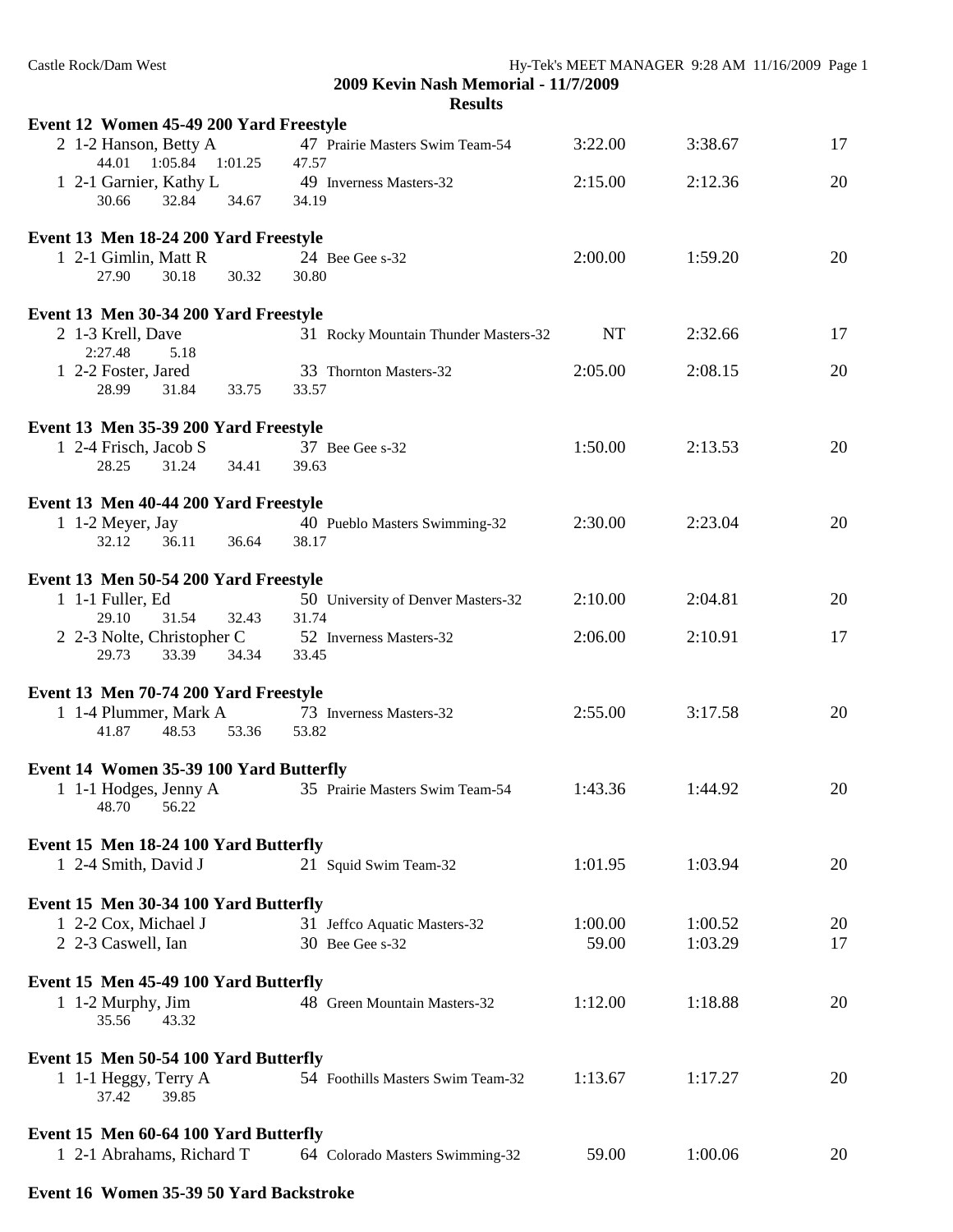| Castle Rock/Dam West                                  |                                      |           | Hy-Tek's MEET MANAGER 9:28 AM 11/16/2009 Page 1 |    |
|-------------------------------------------------------|--------------------------------------|-----------|-------------------------------------------------|----|
|                                                       | 2009 Kevin Nash Memorial - 11/7/2009 |           |                                                 |    |
|                                                       | <b>Results</b>                       |           |                                                 |    |
| 1 1-1 Early, Becky D                                  | 36 Bee Gee s-32                      | 40.00     | 34.51                                           | 20 |
| --- 1- Jorgensen, Mindy M                             | 36 Prairie Masters Swim Team-54      | 51.25     | DQ                                              |    |
| Event 16 Women 40-44 50 Yard Backstroke               |                                      |           |                                                 |    |
| 1 2-1 Hagadorn, Heather                               | 44 University of Denver Masters-32   | 33.00     | 34.55                                           | 20 |
|                                                       |                                      |           |                                                 |    |
| Event 17 Men 25-29 50 Yard Backstroke                 |                                      |           |                                                 |    |
| 1 2-2 Ko, Scott Y                                     | 26 Bee Gee s-32                      | 28.00     | 27.47                                           | 20 |
| 2 2-4 Thomason, Matt                                  | 27 Pueblo Masters Swimming-32        | 35.00     | 35.80                                           | 17 |
| Event 17 Men 30-34 50 Yard Backstroke                 |                                      |           |                                                 |    |
| 1 2-1 O'Sullivan, Chris                               | 34 Colorado Masters Swimming-32      | 26.00     | 26.47                                           | 20 |
|                                                       |                                      |           |                                                 |    |
| Event 17 Men 35-39 50 Yard Backstroke                 |                                      |           |                                                 |    |
| 1 1-2 Sheldon, Paul                                   | 39 Unattached                        | <b>NT</b> | 32.04                                           | 20 |
| Event 17 Men 45-49 50 Yard Backstroke                 |                                      |           |                                                 |    |
| 1 1-3 Leo, Mark                                       | 49 Thornton Masters-32               | <b>NT</b> | 34.53                                           | 20 |
| 2 1-5 Kelly, John                                     | 48 Bee Gee s-32                      | 41.00     | 40.94                                           | 17 |
| Event 17 Men 55-59 50 Yard Backstroke                 |                                      |           |                                                 |    |
| 1 1-1 Benson, Stan                                    | 56 Boulder Aquatic Masters-32        | 30.50     | 30.29                                           | 20 |
| 2 2-3 Lehman, Melvin J                                | 55 Bee Gee s-32                      | 32.50     | 32.65                                           | 17 |
| Event 17 Men 60-64 50 Yard Backstroke                 |                                      |           |                                                 |    |
| 1 1-4 Townsend, Cecil                                 | 62 Pueblo Masters Swimming-32        | 37.90     | 37.82                                           | 20 |
|                                                       |                                      |           |                                                 |    |
| Event 18 Women 25-29 50 Yard Breaststroke             |                                      |           |                                                 |    |
| 1 3-2 Hoesing, Shannon R                              | 28 Bee Gee s-32                      | 40.00     | 36.73                                           | 20 |
|                                                       |                                      |           |                                                 |    |
| Event 18 Women 35-39 50 Yard Breaststroke             |                                      |           |                                                 |    |
| --- 1- Jorgensen, Mindy M                             | 36 Prairie Masters Swim Team-54      | 1:08.71   | DQ                                              | 17 |
| 1 3-1 Early, Becky D                                  | 36 Bee Gee s-32                      | 40.00     | 36.77                                           | 20 |
| Event 18 Women 40-44 50 Yard Breaststroke             |                                      |           |                                                 |    |
| 1 2-1 Hagadorn, Heather                               | 44 University of Denver Masters-32   | 43.00     | 42.82                                           | 20 |
| Event 18 Women 45-49 50 Yard Breaststroke             |                                      |           |                                                 |    |
| 2 2-2 Stokoe, Jeanne                                  | 48 Thornton Masters-32               | 43.50     | 43.19                                           | 17 |
| 4 2-2 Hanson, Betty A                                 | 47 Prairie Masters Swim Team-54      | 48.80     | 50.90                                           | 15 |
| 1 3-1 Crouch, Kim H                                   | 47 Bee Gee s-32                      | 35.33     | 34.92                                           | 20 |
| 3 3-4 Nolte, Susan D                                  | 48 Inverness Masters-32              | 42.00     | 44.71                                           | 16 |
|                                                       |                                      |           |                                                 |    |
| Event 18 Women 50-54 50 Yard Breaststroke             |                                      |           |                                                 |    |
| 1 1-1 Jacobson, Carrie                                | 50 Prairie Masters Swim Team-54      | 51.69     | 51.70                                           | 20 |
| Event 19 Men 18-24 50 Yard Breaststroke               |                                      |           |                                                 |    |
| 1 1-2 Ganiyev, Doston                                 | 22 Squid Swim Team-32                | 32.50     | 32.21                                           | 20 |
| Event 19 Men 70-74 50 Yard Breaststroke               |                                      |           |                                                 |    |
| 1 1-3 Downs, George R                                 | 71 Thornton Masters-32               | 36.00     | 36.38                                           | 20 |
|                                                       |                                      |           |                                                 |    |
| Event 20 Women 30-34 100 Yard IM<br>1 3-2 Lee, Jodi L | 32 Thornton Masters-32               | 1:10.00   | 1:07.64                                         | 20 |
| 31.97<br>35.67                                        |                                      |           |                                                 |    |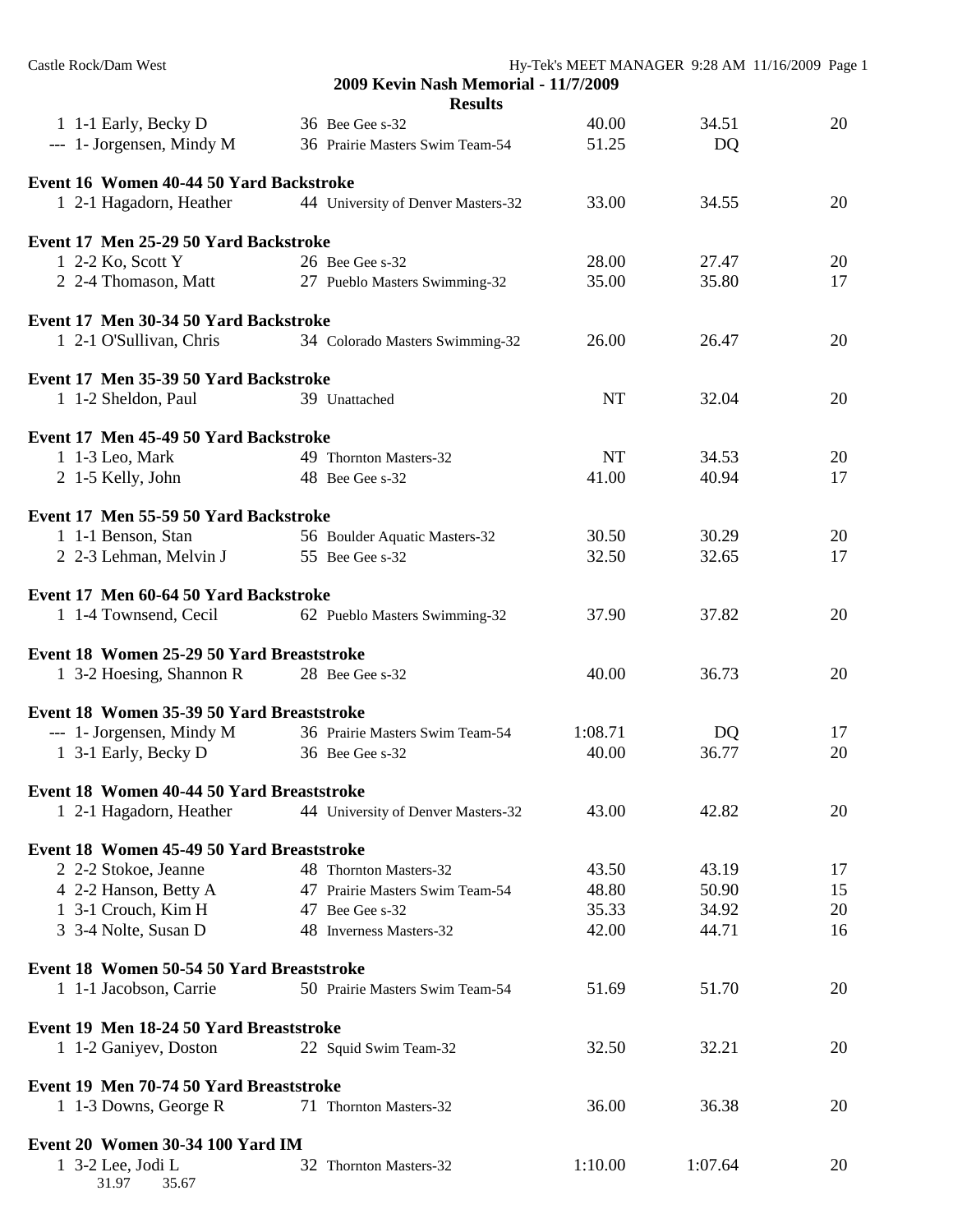| Event 20 Women 35-39 100 Yard IM            |                                      |           |         |    |
|---------------------------------------------|--------------------------------------|-----------|---------|----|
| --- 1- Jorgensen, Mindy M<br>2:01.80        | 36 Prairie Masters Swim Team-54      | <b>NT</b> | DQ      |    |
| 1 2-1 Dudden, Kendra<br>33.69<br>40.33      | 38 Thornton Masters-32               | 1:20.00   | 1:14.02 | 20 |
| Event 20 Women 40-44 100 Yard IM            |                                      |           |         |    |
| 2 2-2 White, LeighAnn<br>39.97<br>44.50     | 40 Thornton Masters-32               | 1:23.46   | 1:24.47 | 16 |
| 3 2-3 Broncucia, Stacy L<br>1:28.23         | 40 Thornton Masters-32               | 1:31.97   | 1:28.11 | 17 |
| 1 3-3 Bennett, Rachael E<br>35.37<br>41.42  | 42 Swim Dogs-32                      | 1:19.10   | 1:16.79 | 20 |
| Event 20 Women 45-49 100 Yard IM            |                                      |           |         |    |
| 1 3-1 Crouch, Kim H<br>31.70<br>35.69       | 47 Bee Gee s-32                      | 1:11.33   | 1:07.39 | 20 |
| <b>Event 20 Women 50-54 100 Yard IM</b>     |                                      |           |         |    |
| 1 1-1 Jacobson, Carrie<br>53.92<br>57.19    | 50 Prairie Masters Swim Team-54      | 1:45.23   | 1:51.11 | 17 |
| --- 2- Sortwell, Andrea L<br>51.18<br>49.73 | 50 Bee Gee s-32                      | 1:37.55   | DQ      | 20 |
| Event 21 Men 18-24 100 Yard IM              |                                      |           |         |    |
| 1 4-1 Gimlin, Matt R<br>28.40<br>33.58      | 24 Bee Gee s-32                      | 1:00.00   | 1:01.98 | 20 |
| 2 4-5 Smith, David J<br>31.98<br>37.29      | 21 Squid Swim Team-32                | 1:05.54   | 1:09.27 | 17 |
| Event 21 Men 25-29 100 Yard IM              |                                      |           |         |    |
| 2 1-3 Thomason, Matt<br>36.24<br>44.35      | 27 Pueblo Masters Swimming-32        | 1:45.00   | 1:20.59 | 17 |
| 1 3-2 Knutson, Kyle G<br>35.17<br>31.63     | 25 Unattached                        | 1:10.00   | 1:06.80 | 20 |
| Event 21 Men 30-34 100 Yard IM              |                                      |           |         |    |
| 2 3-2 Krell, Dave<br>32.75<br>38.58         | 31 Rocky Mountain Thunder Masters-32 | 1:10.28   | 1:11.33 | 17 |
| 3 3-4 Hodges, Jeff W<br>1:16.14<br>3.43     | 34 Prairie Masters Swim Team-54      | 1:14.45   | 1:19.57 | 16 |
| 1 4-3 Caswell, Ian<br>28.07<br>36.94        | 30 Bee Gee s-32                      | 1:05.00   | 1:05.01 | 20 |
| Event 21 Men 40-44 100 Yard IM              |                                      |           |         |    |
| --- 2- Meyer, Jay<br>35.13<br>39.26         | 40 Pueblo Masters Swimming-32        | 1:20.00   | DQ      | 17 |
| 2 3-3 Sarche, Jon S<br>34.60<br>41.26       | 41 Swim Dogs-32                      | 1:13.50   | 1:15.86 | 16 |
| 1 4-2 Barringer, Rob<br>29.36<br>34.41      | 44 Colorado Masters Swimming-32      | 1:04.00   | 1:03.77 | 20 |
| Event 21 Men 45-49 100 Yard IM              |                                      |           |         |    |
| $1 \t1-1$ Leo, Mark<br>33.87<br>37.99       | 49 Thornton Masters-32               | NT        | 1:11.86 | 20 |
| 3 1-3 Reetz, Eric F                         | 49 Bee Gee s-32                      | NT        | 1:32.12 | 16 |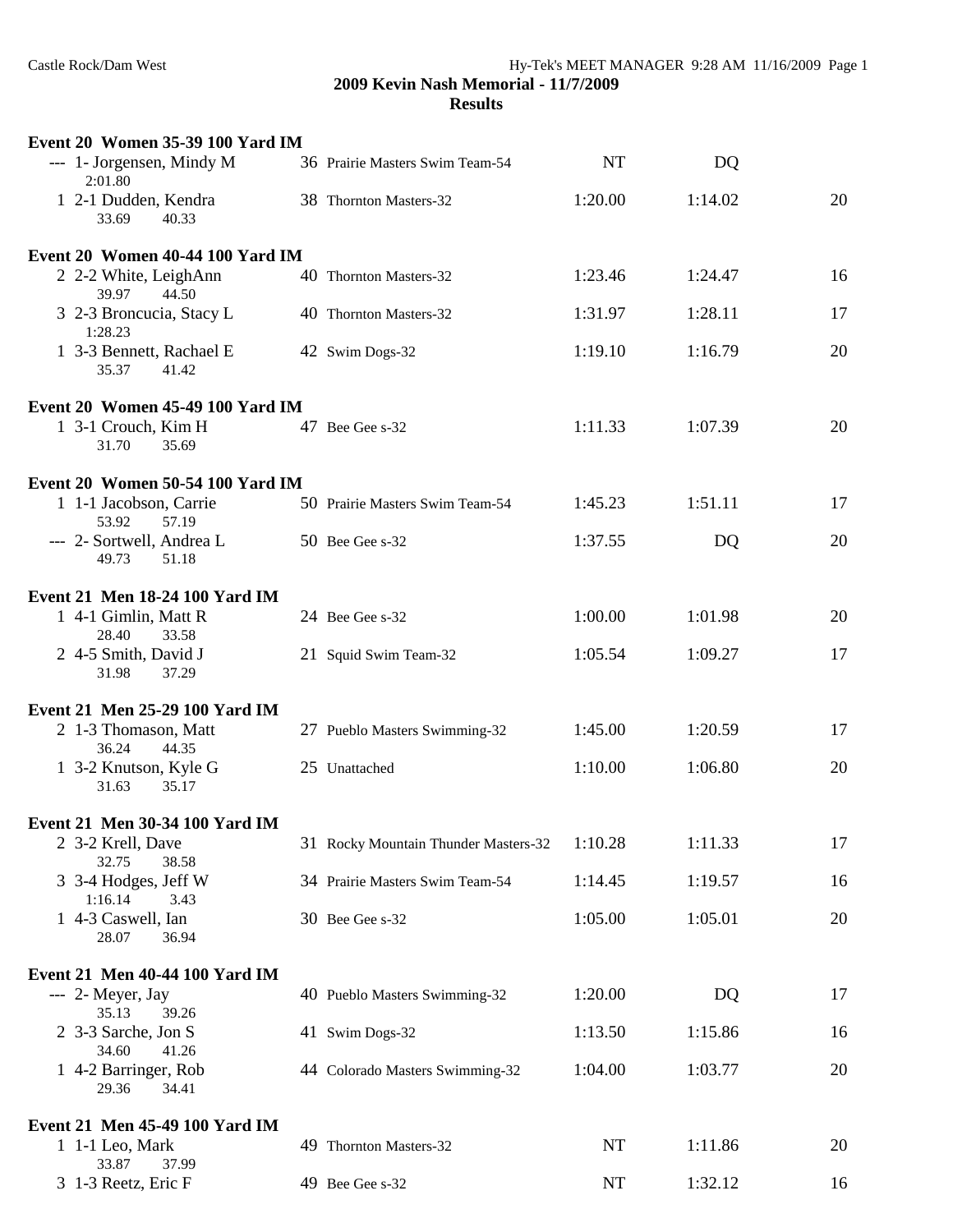**2009 Kevin Nash Memorial - 11/7/2009**

**Results**

| 42.43<br>49.69<br>2 2-4 Kelly, John<br>38.86<br>46.82                                       | 48 Bee Gee s-32                                                         | 1:30.00   | 1:25.68 | 17 |
|---------------------------------------------------------------------------------------------|-------------------------------------------------------------------------|-----------|---------|----|
| Event 21 Men 50-54 100 Yard IM                                                              |                                                                         |           |         |    |
| 2 2-3 Alvarado, Ray<br>36.29<br>40.88                                                       | 52 Colorado Masters Swimming-32                                         | 1:20.00   | 1:17.17 | 17 |
| 1 4-4 Nolte, Christopher C<br>1:08.18                                                       | 52 Inverness Masters-32                                                 | 1:05.00   | 1:07.54 | 20 |
| Event 21 Men 55-59 100 Yard IM                                                              |                                                                         |           |         |    |
| 1 2-1 Benson, Stan<br>33.14<br>38.03                                                        | 56 Boulder Aquatic Masters-32                                           | <b>NT</b> | 1:11.17 | 20 |
| Event 21 Men 70-74 100 Yard IM                                                              |                                                                         |           |         |    |
| --- 2- Plummer, Mark A<br>1:53.97                                                           | 73 Inverness Masters-32                                                 | 1:40.50   | DQ      |    |
| Event 22 Women 25-29 200 Yard Backstroke                                                    |                                                                         |           |         |    |
| 1 1-1 Gibbons, Chelsea M<br>39.79<br>39.74<br>40.36                                         | 26 Bee Gee s-32<br>38.89                                                | 2:36.35   | 2:38.78 | 20 |
| 2 1-2 Gerson, Jenny S<br>38.21<br>41.00<br>40.33                                            | 26 Boulder Aquatic Masters-32<br>39.41                                  | 2:45.00   | 2:38.95 | 17 |
|                                                                                             |                                                                         |           |         |    |
| Event 22 Women 35-39 200 Yard Backstroke<br>1 1-3 Hodges, Jenny A                           | 35 Prairie Masters Swim Team-54                                         | 3:33.50   | 3:26.21 | 20 |
| Event 23 Men 30-34 200 Yard Backstroke                                                      |                                                                         |           |         |    |
| 1 1-1 Cox, Michael J<br>31.93<br>33.90<br>33.93                                             | 31 Jeffco Aquatic Masters-32<br>32.35                                   | 2:09.00   | 2:12.11 | 20 |
| Event 23 Men 45-49 200 Yard Backstroke                                                      |                                                                         |           |         |    |
| 1 1-5 Magouirk, Jeffrey K<br>2:56.54                                                        | 48 Bee Gee s-32                                                         | 2:50.23   | 2:56.37 | 20 |
| Event 23 Men 50-54 200 Yard Backstroke                                                      |                                                                         |           |         |    |
| 37.76<br>35.49<br>39.34                                                                     | 1 1-2 Jay, Howard 53 Glenwood Springs Aquatic Maste-32 2:45.00<br>38.91 |           | 2:31.50 | 20 |
|                                                                                             |                                                                         |           |         |    |
| Event 23 Men 55-59 200 Yard Backstroke<br>2 1-3 Lehman, Melvin J<br>39.81<br>43.90<br>45.69 | 55 Bee Gee s-32<br>43.94                                                | 2:48.00   | 2:53.34 | 17 |
| 1 2-1 Benson, Stan                                                                          | 56 Boulder Aquatic Masters-32                                           | 2:30.00   | 2:41.39 | 20 |
| Event 23 Men 60-64 200 Yard Backstroke                                                      |                                                                         |           |         |    |
| 1 1-4 Townsend, Cecil<br>41.31<br>45.23<br>45.76                                            | 62 Pueblo Masters Swimming-32<br>43.69                                  | 3:05.10   | 2:55.99 | 20 |
| Event 24 Women 25-29 50 Yard Freestyle                                                      |                                                                         |           |         |    |
| 2 2-1 Hoesing, Shannon R                                                                    | 28 Bee Gee s-32                                                         | 31.00     | 29.83   | 17 |
| 1 3-2 Stutzke, Crystal A                                                                    | 29 Thornton Masters-32                                                  | 26.48     | 27.79   | 20 |
| Event 24 Women 35-39 50 Yard Freestyle                                                      |                                                                         |           |         |    |
| 1 1-4 Jorgensen, Mindy M                                                                    | 36 Prairie Masters Swim Team-54                                         | 38.24     | 41.26   | 20 |
| Event 24 Women 40-44 50 Yard Freestyle                                                      |                                                                         |           |         |    |
| 4 1-1 Broncucia, Stacy L                                                                    | 40 Thornton Masters-32                                                  | 33.58     | 32.78   | 15 |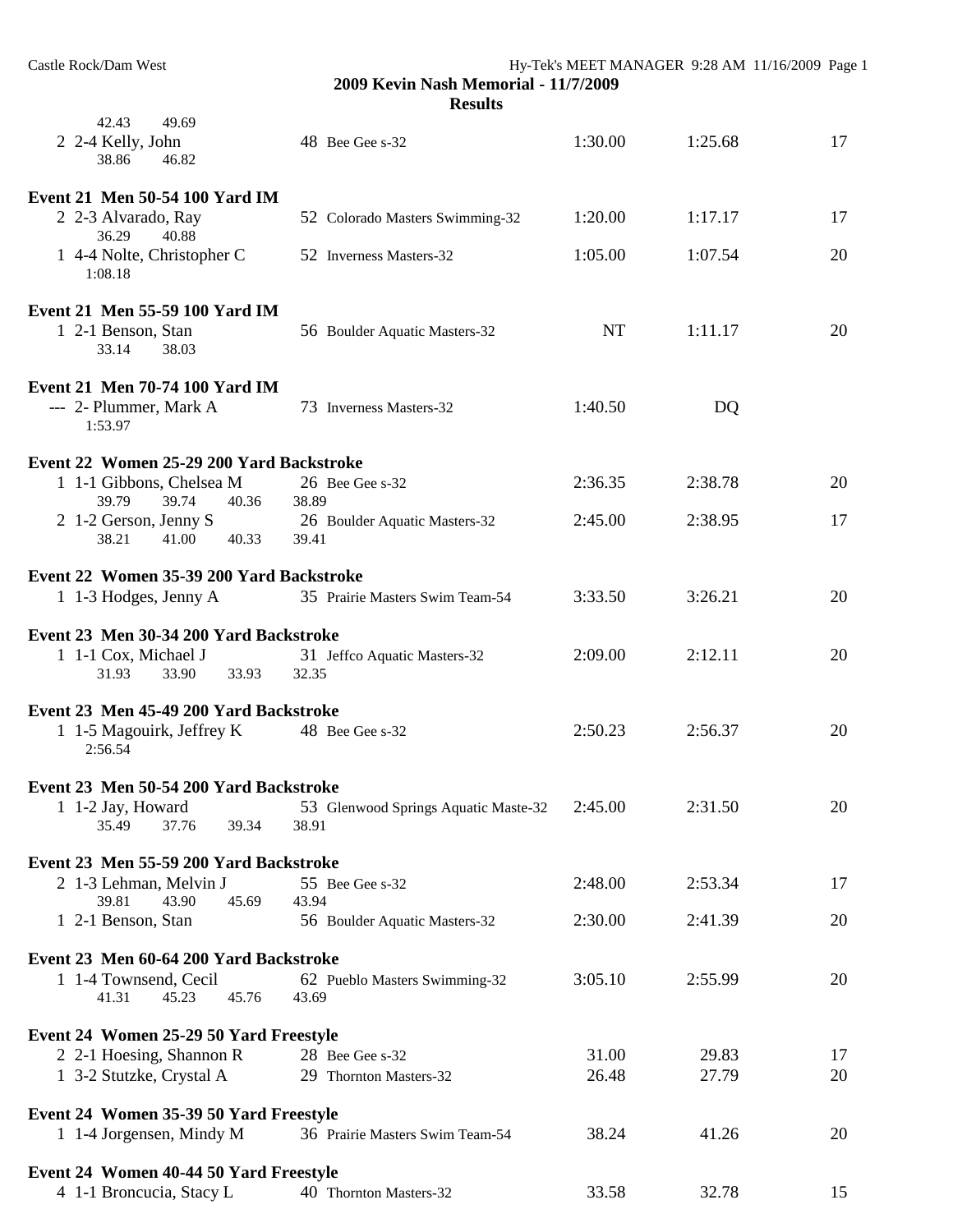| Castle Rock/Dam West                       |                                      | Hy-Tek's MEET MANAGER 9:28 AM 11/16/2009 Page 1 |         |    |
|--------------------------------------------|--------------------------------------|-------------------------------------------------|---------|----|
|                                            | 2009 Kevin Nash Memorial - 11/7/2009 |                                                 |         |    |
|                                            | <b>Results</b>                       |                                                 |         |    |
| 2 2-2 Thilker, Lisa A                      | 43 Inverness Masters-32              | 29.85                                           | 30.55   | 17 |
| 3 2-3 White, LeighAnn                      | 40 Thornton Masters-32               | 32.00                                           | 31.71   | 16 |
| 1 3-3 Hagadorn, Heather                    | 44 University of Denver Masters-32   | 29.50                                           | 29.00   | 20 |
| Event 24 Women 45-49 50 Yard Freestyle     |                                      |                                                 |         |    |
| 3 1-3 Hanson, Betty A                      | 47 Prairie Masters Swim Team-54      | 37.28                                           | 37.37   | 16 |
| 1 3-1 Garnier, Kathy L                     | 49 Inverness Masters-32              | 26.90                                           | 26.70   | 20 |
| 2 4-1 Stokoe, Jeanne                       | 48 Thornton Masters-32               | 36.10                                           | 37.31   | 17 |
| Event 24 Women 50-54 50 Yard Freestyle     |                                      |                                                 |         |    |
| 1 1-2 Sortwell, Andrea L                   | 50 Bee Gee s-32                      | 34.88                                           | 36.62   | 20 |
| Event 25 Men 18-24 50 Yard Freestyle       |                                      |                                                 |         |    |
| 1 3-3 Ganiyev, Doston                      | 22 Squid Swim Team-32                | 27.00                                           | 27.75   | 20 |
| Event 25 Men 25-29 50 Yard Freestyle       |                                      |                                                 |         |    |
| 2 3-1 Knutson, Kyle G                      | 25 Unattached                        | 27.00                                           | 26.01   | 17 |
| 3 4-4 Thomason, Matt                       | 27 Pueblo Masters Swimming-32        | 25.00                                           | 29.30   | 16 |
| 1 5-1 Ko, Scott Y                          | 26 Bee Gee s-32                      | 24.00                                           | 23.79   | 20 |
|                                            |                                      |                                                 |         |    |
| Event 25 Men 30-34 50 Yard Freestyle       |                                      |                                                 |         |    |
| 2 3-2 Hodges, Jeff W                       | 34 Prairie Masters Swim Team-54      | 26.99                                           | 27.37   | 17 |
| 1 4-2 Foster, Jared                        | 33 Thornton Masters-32               | 24.00                                           | 25.24   | 20 |
| Event 25 Men 35-39 50 Yard Freestyle       |                                      |                                                 |         |    |
| 1 5-2 Sheldon, Paul                        | 39 Unattached                        | 23.95                                           | 23.96   | 20 |
| 2 5-4 Frisch, Jacob S                      | 37 Bee Gee s-32                      | 24.00                                           | 24.59   | 17 |
| Event 25 Men 40-44 50 Yard Freestyle       |                                      |                                                 |         |    |
| 1 1-1 Cruz, Eduardo                        | 40 Thornton Masters-32               | NT                                              | 27.36   | 20 |
| 3 2-1 Boals, Dan                           | 40 Bee Gee s-32                      | 32.00                                           | 28.15   | 16 |
| 2 3-4 Sarche, Jon S                        | 41 Swim Dogs-32                      | 27.50                                           | 27.85   | 17 |
| Event 25 Men 45-49 50 Yard Freestyle       |                                      |                                                 |         |    |
| 2 1-2 Leo, Mark                            | 49 Thornton Masters-32               | NT                                              | 28.02   | 17 |
| 5 1-3 Reetz, Eric F                        | 49 Bee Gee s-32                      | <b>NT</b>                                       | 33.77   | 14 |
| 6 1-4 Kelly, John                          | 48 Bee Gee s-32                      | 32.00                                           | 35.48   | 13 |
| 3 2-2 Murphy, Jim                          | 48 Green Mountain Masters-32         | 30.00                                           | 30.42   | 16 |
| 4 2-3 Ramirez, Alfonso                     | 47 Bee Gee s-32                      | 29.75                                           | 30.69   | 15 |
| 1 4-3 Crozier, Cliff                       | 48 Foothills Masters Swim Team-32    | 26.80                                           | 27.39   | 20 |
| Event 25 Men 50-54 50 Yard Freestyle       |                                      |                                                 |         |    |
| 1 4-1 Fuller, Ed                           | 50 University of Denver Masters-32   | 26.00                                           | 24.41   | 20 |
| Event 25 Men 55-59 50 Yard Freestyle       |                                      |                                                 |         |    |
| 1 3-5 Lehman, Melvin J                     | 55 Bee Gee s-32                      | 27.50                                           | 28.05   | 20 |
| Event 25 Men 60-64 50 Yard Freestyle       |                                      |                                                 |         |    |
| 1 5-3 Abrahams, Richard T                  | 64 Colorado Masters Swimming-32      | 23.50                                           | 24.41   | 20 |
| Event 26 Women 45-49 100 Yard Breaststroke |                                      |                                                 |         |    |
| 1 1-1 Crouch, Kim H                        | 47 Bee Gee s-32                      | 1:15.33                                         | 1:16.75 | 20 |
| 36.01<br>40.74<br>2 1-2 Stokoe, Jeanne     | 48 Thornton Masters-32               | 1:34.30                                         | 1:41.56 | 17 |
|                                            |                                      |                                                 |         |    |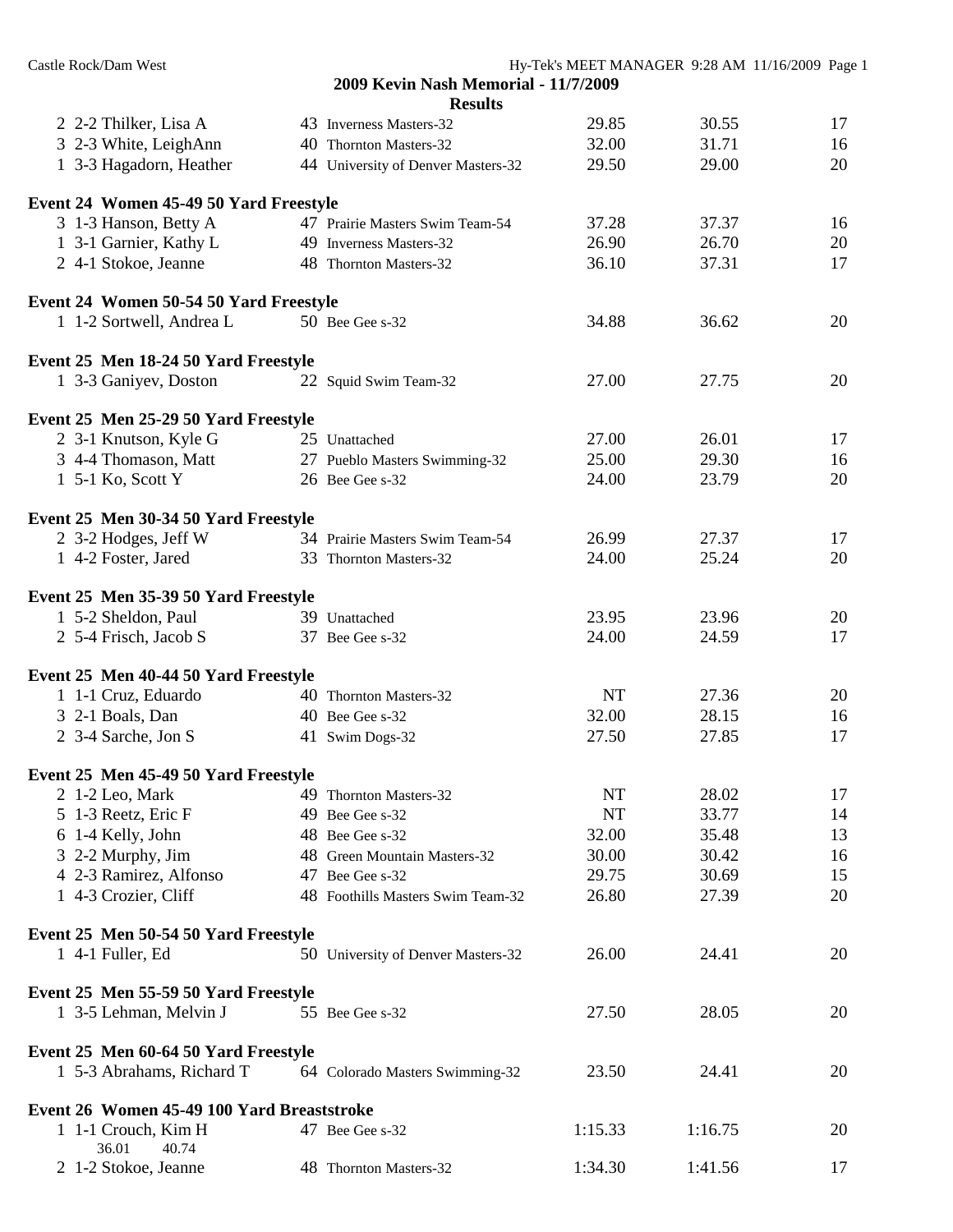| Castle Rock/Dam West                                         | 2009 Kevin Nash Memorial - 11/7/2009   |         | Hy-Tek's MEET MANAGER 9:28 AM 11/16/2009 Page 1 |    |
|--------------------------------------------------------------|----------------------------------------|---------|-------------------------------------------------|----|
|                                                              | <b>Results</b>                         |         |                                                 |    |
| Event 26 Women 50-54 100 Yard Breaststroke                   |                                        |         |                                                 |    |
| 1 1-3 Jacobson, Carrie<br>52.49<br>59.03                     | 50 Prairie Masters Swim Team-54        | 1:54.36 | 1:51.52                                         | 20 |
| Event 27 Men 25-29 100 Yard Breaststroke                     |                                        |         |                                                 |    |
| 1 1-1 Knutson, Kyle G<br>40.90<br>35.07                      | 25 Unattached                          | 1:12.00 | 1:15.97                                         | 20 |
| Event 27 Men 30-34 100 Yard Breaststroke                     |                                        |         |                                                 |    |
| 1 1-2 Krell, Dave<br>36.70<br>43.69                          | 31 Rocky Mountain Thunder Masters-32   | 1:15.80 | 1:20.39                                         | 20 |
| 2 1-5 Hodges, Jeff W<br>42.54<br>50.99                       | 34 Prairie Masters Swim Team-54        | 1:42.36 | 1:33.53                                         | 17 |
| Event 27 Men 40-44 100 Yard Breaststroke                     |                                        |         |                                                 |    |
| 1 1-3 Cruz, Eduardo<br>38.24<br>42.64                        | 40 Thornton Masters-32                 | 1:26.33 | 1:20.88                                         | 20 |
| Event 27 Men 50-54 100 Yard Breaststroke                     |                                        |         |                                                 |    |
| 1 1-4 Alvarado, Ray                                          | 52 Colorado Masters Swimming-32        | 1:25.00 | 1:25.74                                         | 20 |
| Event 28 Women 30-34 200 Yard IM                             |                                        |         |                                                 |    |
| 1 1-1 Lee, Jodi L<br>31.26<br>40.53<br>42.64                 | 32 Thornton Masters-32<br>36.78        | 2:30.00 | 2:31.21                                         | 20 |
|                                                              |                                        |         |                                                 |    |
| Event 28 Women 35-39 200 Yard IM<br>1 1-3 Hodges, Jenny A    | 35 Prairie Masters Swim Team-54        | 3:27.70 | 3:30.59                                         | 20 |
| 1:43.32<br>58.79<br>48.48                                    |                                        |         |                                                 |    |
| Event 28 Women 40-44 200 Yard IM                             |                                        |         |                                                 |    |
| 1 1-2 White, LeighAnn<br>37.04<br>49.93<br>53.77             | 40 Thornton Masters-32<br>41.18        | 2:57.00 | 3:01.92                                         | 20 |
| <b>Event 28 Women 45-49 200 Yard IM</b>                      |                                        |         |                                                 |    |
| --- 1- Hanson, Betty A                                       | 47 Prairie Masters Swim Team-54        | 3:48.41 | D <sub>Q</sub>                                  | 20 |
| Event 29 Men 18-24 200 Yard IM                               |                                        |         |                                                 |    |
| 1 1-1 Smith, David J<br>30.95<br>38.61<br>43.47              | 21 Squid Swim Team-32<br>33.88         | 2:21.10 | 2:26.91                                         | 20 |
| 2 1-3 Ganiyev, Doston<br>29.47<br>44.17<br>46.04             | 22 Squid Swim Team-32<br>37.92         | 2:30.00 | 2:37.60                                         | 17 |
|                                                              |                                        |         |                                                 |    |
| Event 29 Men 30-34 200 Yard IM<br>1 1-2 Foster, Jared        | 33 Thornton Masters-32                 | 2:10.00 | 2:33.67                                         | 20 |
|                                                              |                                        |         |                                                 |    |
| Event 29 Men 40-44 200 Yard IM                               |                                        |         |                                                 |    |
| 1 1-4 Meyer, Jay<br>35.66<br>44.23<br>51.92                  | 40 Pueblo Masters Swimming-32<br>41.30 | 2:40.00 | 2:53.11                                         | 20 |
| Event 30 Women 25-29 100 Yard Freestyle                      |                                        |         |                                                 |    |
| 1 2-1 Gibbons, Chelsea M<br>31.19<br>33.72                   | 26 Bee Gee s-32                        | 1:03.10 | 1:04.91                                         | 20 |
| 2 3-4 Hoesing, Shannon R                                     | 28 Bee Gee s-32                        | 1:08.00 | 1:05.48                                         | 17 |
| 31.58<br>33.90<br>3 3-5 Stutzke, Crystal A<br>35.44<br>31.24 | 29 Thornton Masters-32                 | 59.85   | 1:06.68                                         | 16 |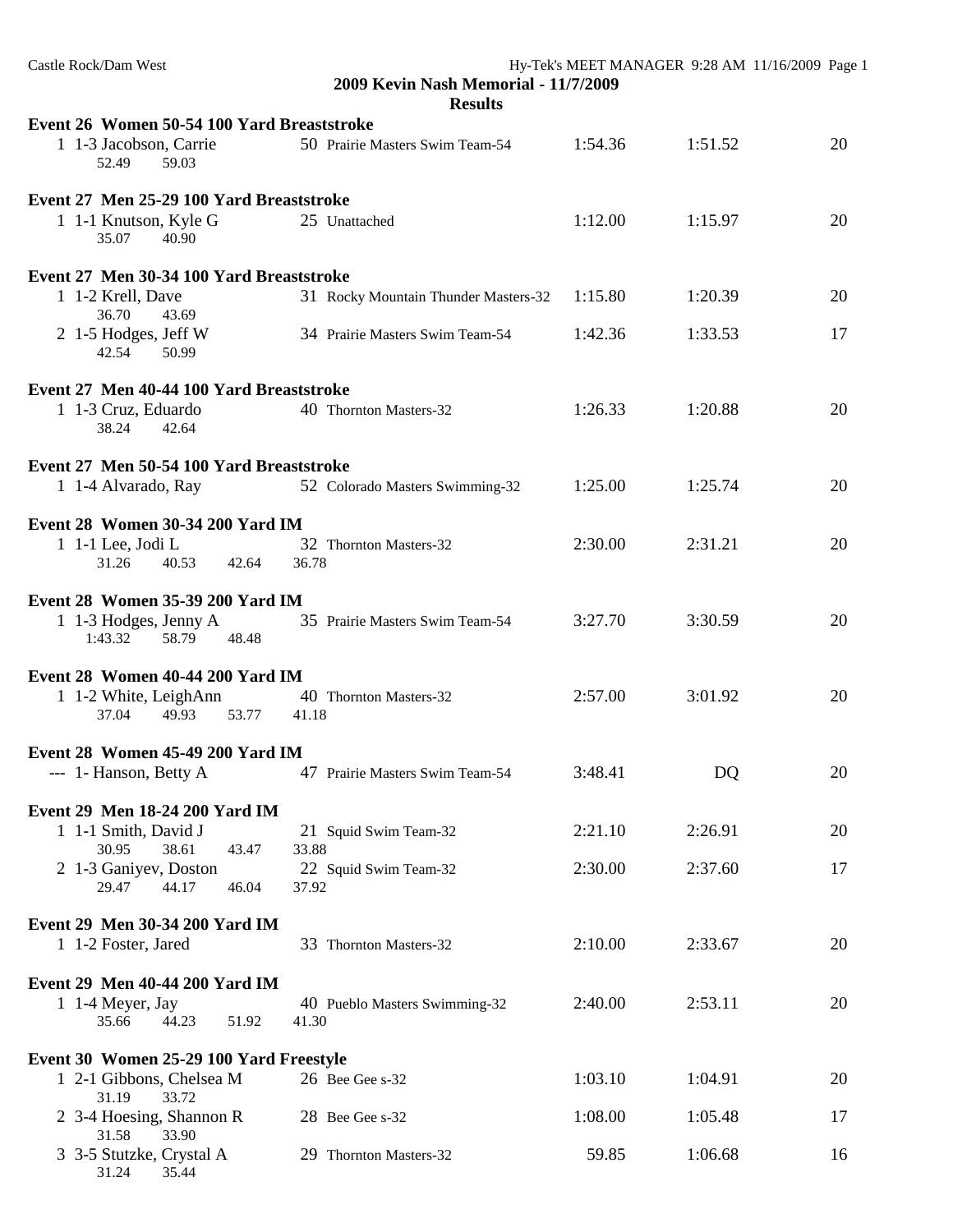| Castle Rock/Dam West                                                    | 2009 Kevin Nash Memorial - 11/7/2009 | Hy-Tek's MEET MANAGER 9:28 AM 11/16/2009 Page 1 |         |    |
|-------------------------------------------------------------------------|--------------------------------------|-------------------------------------------------|---------|----|
|                                                                         | <b>Results</b>                       |                                                 |         |    |
| Event 30 Women 35-39 100 Yard Freestyle                                 |                                      |                                                 |         |    |
| 2 1-3 Jorgensen, Mindy M<br>44.33<br>45.72                              | 36 Prairie Masters Swim Team-54      | 1:30.38                                         | 1:30.05 | 17 |
| 1 3-3 Dudden, Kendra                                                    | 38 Thornton Masters-32               | 1:07.00                                         | 1:03.42 | 20 |
| Event 30 Women 40-44 100 Yard Freestyle                                 |                                      |                                                 |         |    |
| 1 2-2 White, LeighAnn<br>34.09<br>37.18                                 | 40 Thornton Masters-32               | 1:09.00                                         | 1:11.27 | 20 |
| 2 2-3 Broncucia, Stacy L<br>37.13<br>38.42                              | 40 Thornton Masters-32               | 1:18.00                                         | 1:15.55 | 17 |
| Event 30 Women 45-49 100 Yard Freestyle                                 |                                      |                                                 |         |    |
| 3 1-1 Stokoe, Jeanne<br>1:29.64                                         | 48 Thornton Masters-32               | 1:25.30                                         | 1:21.65 | 16 |
| 1 3-1 Garnier, Kathy L<br>28.47<br>30.91                                | 49 Inverness Masters-32              | 59.00                                           | 59.38   | 20 |
| 2 3-2 Crouch, Kim H<br>28.52<br>31.00                                   | 47 Bee Gee s-32                      | 59.33                                           | 59.52   | 17 |
| Event 30 Women 50-54 100 Yard Freestyle                                 |                                      |                                                 |         |    |
| 1 1-2 Sortwell, Andrea L<br>40.09<br>44.37                              | 50 Bee Gee s-32                      | 1:22.00                                         | 1:24.46 | 20 |
| 2 1-4 Jacobson, Carrie<br>52.15<br>44.20                                | 50 Prairie Masters Swim Team-54      | 1:40.20                                         | 1:36.35 | 17 |
| Event 31 Men 25-29 100 Yard Freestyle                                   |                                      |                                                 |         |    |
| 1 3-2 Thomason, Matt<br>1:06.92                                         | 27 Pueblo Masters Swimming-32        | 59.50                                           | 1:06.88 | 20 |
| Event 31 Men 30-34 100 Yard Freestyle                                   |                                      |                                                 |         |    |
| 2 3-1 Krell, Dave<br>29.44<br>32.67                                     | 31 Rocky Mountain Thunder Masters-32 | 1:00.00                                         | 1:02.11 | 17 |
| 1 4-3 Caswell, Ian<br>26.38<br>30.88                                    | 30 Bee Gee s-32                      | 55.00                                           | 57.26   | 20 |
| Event 31 Men 35-39 100 Yard Freestyle                                   |                                      |                                                 |         |    |
| 1 4-1 Sheldon, Paul<br>25.68<br>26.70                                   | 39 Unattached                        | 53.30                                           | 52.38   | 20 |
|                                                                         |                                      |                                                 |         |    |
| Event 31 Men 40-44 100 Yard Freestyle                                   |                                      |                                                 |         |    |
| 2 1-1 Meyer, Jay<br>31.17<br>33.79                                      | 40 Pueblo Masters Swimming-32        | 1:05.00                                         | 1:04.96 | 17 |
| 3 2-3 Sarche, Jon S<br>31.76<br>34.56                                   | 41 Swim Dogs-32                      | 1:02.50                                         | 1:06.32 | 16 |
| 1 4-2 Barringer, Rob<br>26.34<br>29.15                                  | 44 Colorado Masters Swimming-32      | 54.70                                           | 55.49   | 20 |
| Event 31 Men 45-49 100 Yard Freestyle                                   |                                      |                                                 |         |    |
| 1 1-2 Murphy, Jim<br>32.92<br>33.96                                     | 48 Green Mountain Masters-32         | 1:05.25                                         | 1:06.88 | 20 |
|                                                                         |                                      |                                                 |         |    |
| Event 31 Men 50-54 100 Yard Freestyle<br>1 2-4 Alvarado, Ray<br>1:08.54 | 52 Colorado Masters Swimming-32      | 1:03.00                                         | 1:08.39 | 20 |
| Event 31 Men 55-59 100 Yard Freestyle                                   |                                      |                                                 |         |    |
| 1 2-1 Benson, Stan                                                      | 56 Boulder Aquatic Masters-32        | 1:02.00                                         | 1:01.80 | 20 |